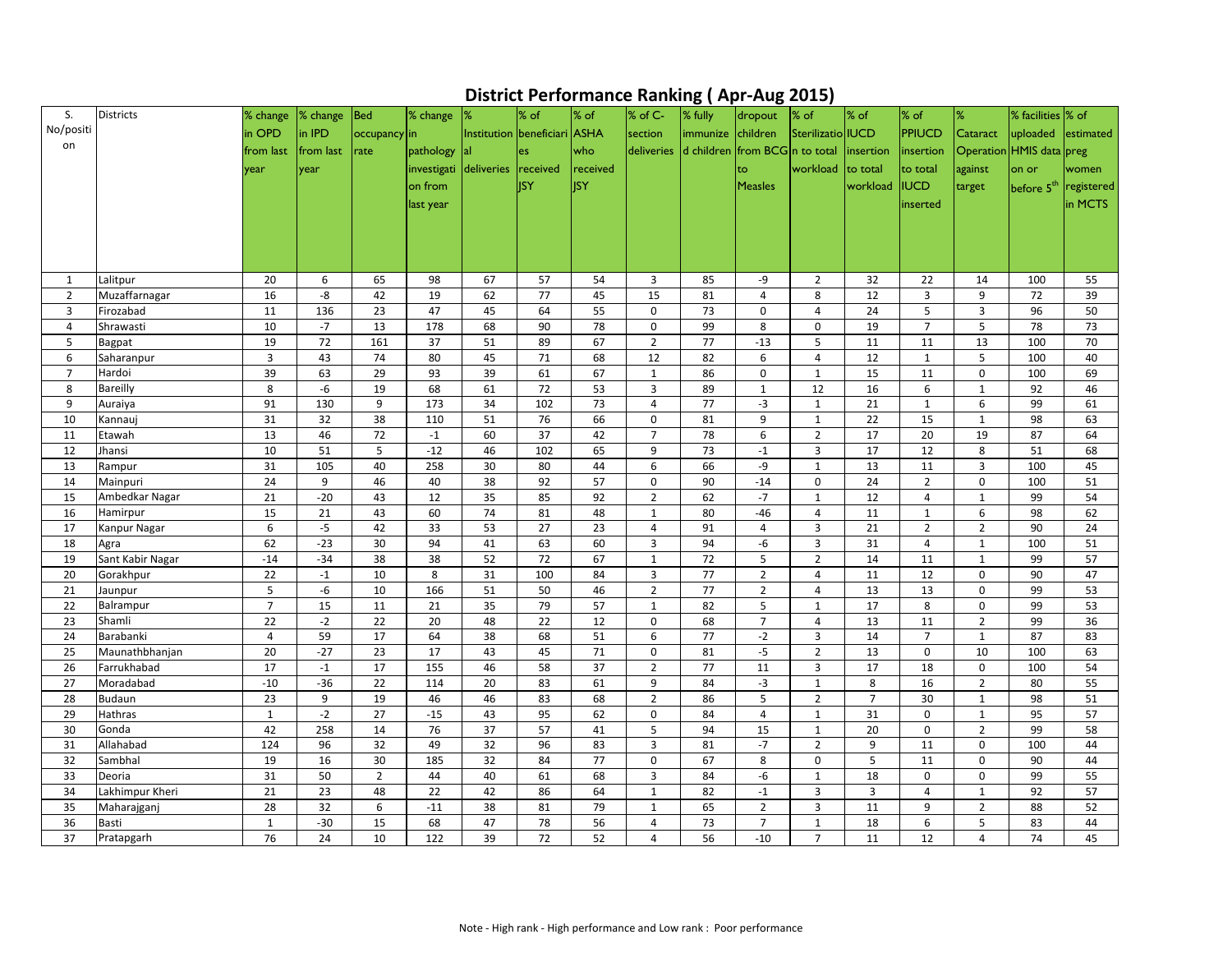| S.        | Districts                          | % change              | $\frac{8}{3}$ change | <b>Bed</b>     | % change                        | 1%       | $\%$ of                      | $\frac{8}{6}$ of | % of C-           | % fully           | dropout                        | $\frac{8}{5}$ of  | $\frac{8}{3}$ of | $\frac{8}{5}$ of | %                            | % facilities  % of       |            |
|-----------|------------------------------------|-----------------------|----------------------|----------------|---------------------------------|----------|------------------------------|------------------|-------------------|-------------------|--------------------------------|-------------------|------------------|------------------|------------------------------|--------------------------|------------|
| No/positi |                                    | in OPD                | in IPD               | $occupancy$ in |                                 |          | Institution beneficiari ASHA |                  | section           | immunize children |                                | Sterilizatio IUCD |                  | <b>PPIUCD</b>    | Cataract                     | uploaded                 | estimated  |
| on        |                                    | from last             | from last            | rate           | pathology                       | lal      | les                          | who              | deliveries        |                   | d children from BCG n to total |                   | linsertion       | insertion        |                              | Operation HMIS data preg |            |
|           |                                    |                       |                      |                | investigati deliveries received |          |                              | received         |                   |                   |                                | workload          | $\vert$ to total | to total         | against                      | on or                    | women      |
|           |                                    | lyear                 | year                 |                |                                 |          |                              | <b>ISY</b>       |                   |                   | lto.                           |                   |                  |                  |                              |                          |            |
|           |                                    |                       |                      |                | on from                         |          | <b>I</b> ISY                 |                  |                   |                   | <b>Measles</b>                 |                   | workload         | <b>IUCD</b>      | target                       | before 5 <sup>th</sup>   | registered |
|           |                                    |                       |                      |                | last year                       |          |                              |                  |                   |                   |                                |                   |                  | inserted         |                              |                          | in MCTS    |
|           |                                    |                       |                      |                |                                 |          |                              |                  |                   |                   |                                |                   |                  |                  |                              |                          |            |
|           |                                    |                       |                      |                |                                 |          |                              |                  |                   |                   |                                |                   |                  |                  |                              |                          |            |
|           |                                    |                       |                      |                |                                 |          |                              |                  |                   |                   |                                |                   |                  |                  |                              |                          |            |
| 38        | Bulandshahar                       | $\overline{7}$        | 17                   | 37             | 99                              | 33       | 73                           | 45               | $\mathbf{1}$      | 100               | $-14$                          | 6                 | 19               | 4                | 3                            | 74                       | 51         |
| 39        | Gautam Buddha Nagar                | 11                    | -8                   | 31             | 33                              | 44       | 89                           | 49               | 6                 | 72                | $-3$                           | 13                | 24               | 3                | 4                            | 45                       | 46         |
| 40        | Jalaun                             | 9                     | $-28$                | 28             | 35                              | 39       | 66                           | 32               | $\mathbf{1}$      | 77                | $-13$                          | $\mathbf 0$       | 26               | 5                | 12                           | 99                       | 42         |
| 41        | Sultanpur                          | 23                    | 45                   | $\mathbf{1}$   | 121                             | 40       | 103                          | 88               | 9                 | 73                | $-13$                          | $\mathbf{1}$      | 25               | $\mathbf 1$      | $\overline{2}$               | 98                       | 51         |
| 42        | Sant Ravidas Nagar                 | 10                    | 53                   | 28             | 31                              | 36       | 79                           | 77               | $\mathbf 0$       | 73                | $-18$                          | $\mathbf{1}$      | 13               | 6                | 3                            | 99                       | 54         |
| 43        | Sitapur                            | $-2$                  | 9                    | 16             | 20                              | 48       | 86                           | 67               | $\overline{2}$    | 101               | $-6$                           | 3                 | 10               | 27               | 1                            | 97                       | 60         |
| 44        | Ghaziabad                          | 14                    | 248                  | 52             | 8                               | 14       | 49                           | 24               | $\boldsymbol{9}$  | 52                | $-6$                           | 4                 | 9                | 21               | 6                            | 37                       | 25         |
| 45        | Meerut                             | 45                    | $-1$                 | 19             | $-44$                           | 30       | 85                           | 55               | 12                | 85                | 6                              | 12                | 9                | 9                | 8                            | 81                       | 26         |
| 46        | Bijnor                             | 21                    | 14                   | $\overline{2}$ | 72                              | 76       | 67                           | 42               | 5                 | 63                | $-7$                           | $\mathbf{3}$      | 18               | 4                | $\mathbf{1}$                 | 76                       | 29         |
| 47        | Etah                               | 11                    | $-16$                | 0              | 56                              | 30       | 49                           | 36               | 0                 | 89                | $-5$                           | $\mathbf 0$       | 14               | 16               | 0                            | 100                      | 70         |
| 48        | Aligarh                            | 23                    | $-35$                | 55             | $\mathbf{3}$                    | 42       | 69                           | 57               | 4                 | 88                | $-5$                           | $\overline{2}$    | 13               | 12               | $\mathbf{1}$                 | 87                       | 33         |
| 49        | Mirzapur                           | 14                    | $\overline{7}$       | 33             | 49                              | 46       | 77                           | 44               | 4                 | 76                | $-16$                          | $\mathbf{3}$      | 24               | 5                | $\mathbf{1}$                 | 99                       | 40         |
| 50        | Kaushambi                          | 36                    | $-17$                | 5              | 72                              | 51       | 84                           | 58               | $\mathbf{1}$      | 84                | $-2$                           | $\mathbf{1}$      | 11               | 6                | 4                            | 100                      | 57         |
| 51        | Mathura                            | $-24$                 | $\mathbf{1}$         | 10             | 32                              | 22       | 88                           | 66               | $\mathbf{1}$      | 82                | $\pmb{0}$                      | 1                 | $\overline{7}$   | $\overline{2}$   | $2^{\circ}$                  | 79                       | 47         |
| 52        | Lucknow                            | 12                    | $-36$                | 28             | 16                              | 34       | 43                           | 19               | 24                | 99                | 12                             | 4                 | 10               | 28               | 9                            | 77                       | 30         |
| 53        | Jyotiba Phule Nagar<br>C S M Nagar | $\mathbf{1}$<br>$-13$ | $-52$<br>$-21$       | 16             | 100<br>83                       | 29<br>37 | 44<br>91                     | 46<br>80         | $\mathbf 0$       | 82<br>108         | $-4$                           | $\mathbf 0$       | 10<br>11         | 14<br>3          | $\mathbf{3}$                 | 83<br>68                 | 43<br>85   |
| 54<br>55  | Faizabad                           | 6                     | $-11$                | 15<br>32       | 12                              | 38       | 68                           | 62               | $\mathbf{1}$<br>6 | 81                | -4<br>-8                       | $\mathbf{1}$<br>1 | $\overline{7}$   | 21               | $\mathbf{1}$<br>$\mathbf{1}$ | 89                       | 41         |
| 56        | Fatehpur                           | 18                    | 15                   | 6              | 42                              | 36       | 65                           | 56               | $\overline{2}$    | 81                | $-4$                           | $\mathbf{1}$      | $\overline{7}$   | 14               | $\mathbf 0$                  | 39                       | 36         |
| 57        | Hapur                              | 8                     | 29                   | 3              | 283                             | 17       | 81                           | 59               | $\mathbf 0$       | 63                | $-4$                           | $9\,$             | 8                | 9                | $\overline{2}$               | 38                       | 27         |
| 58        | Rae Bareli                         | 17                    | 6                    | 10             | $-12$                           | 38       | 65                           | 62               | 5                 | 73                | $-2$                           | 2                 | 16               | 8                | 4                            | 91                       | 46         |
| 59        | Pilibhit                           | $\overline{7}$        | 18                   | 51             | 12                              | 45       | 65                           | 51               | $\overline{2}$    | 74                | $-18$                          | $\mathbf{3}$      | 9                | 6                | 1                            | 98                       | 40         |
| 60        | Siddharth Nagar                    | 20                    | 8                    | 17             | 11                              | 33       | 41                           | 38               | $\mathbf{1}$      | 91                | $\mathbf 0$                    | $\mathbf 0$       | 14               | $\mathbf{1}$     | $\mathbf{1}$                 | 93                       | 46         |
| 61        | Varanasi                           | 11                    | $-18$                | 13             | 81                              | 30       | 78                           | 72               | 4                 | 59                | -6                             | 8                 | 11               | 3                | $\mathbf{1}$                 | 22                       | 31         |
| 62        | Sonbhadra                          | $-2$                  | $-25$                | 14             | 52                              | 40       | 92                           | 74               | $\mathbf 0$       | 79                | $-6$                           | $\mathbf{1}$      | 10               | $\overline{2}$   | $2^{\circ}$                  | 98                       | 55         |
| 63        | Banda                              | $\mathbf{3}$          | $-2$                 | 16             | 42                              | 51       | 76                           | 53               | $\mathbf 0$       | 82                | $-18$                          | $\mathbf{1}$      | 15               | 0                | $\mathbf 0$                  | 83                       | 70         |
| 64        | Mahoba                             | $\mathbf 0$           | -8                   | 23             | $-13$                           | 43       | 99                           | 20               | $\overline{4}$    | 157               | $-27$                          | $\overline{2}$    | 15               | 16               | $\mathbf 0$                  | 99                       | 48         |
| 65        | Unnav                              | 16                    | 44                   | 47             | $-34$                           | 36       | 80                           | 34               | $\mathbf{1}$      | 68                | $-3$                           | $\overline{2}$    | 18               | 8                | $\overline{2}$               | 85                       | 61         |
| 66        | Kashi Ram Nagar                    | 20                    | 37                   | 13             | 76                              | 45       | 66                           | 56               | $\mathbf 0$       | 66                | 14                             | $\mathbf 0$       | 6                | 49               | 8                            | 98                       | 42         |
| 67        | Chandauli                          | 12                    | $-21$                | $\overline{2}$ | 72                              | 33       | 59                           | 70               | $\mathbf 0$       | 72                | $-22$                          | $\mathbf{1}$      | 6                | $\overline{2}$   | $\mathbf{1}$                 | 19                       | 47         |
| 68        | Bahraich                           | $-59$                 | $-28$                | 18             | $-7$                            | 42       | 98                           | 60               | $\overline{2}$    | 91                | 19                             | $\mathbf{1}$      | 6                | 6                | $\mathbf 0$                  | 55                       | 46         |
| 69        | Ghazipur                           | 5                     | $-11$                | 15             | $-2$                            | 32       | 71                           | 61               | $\mathbf{1}$      | 84                | $-11$                          | $\mathbf{1}$      | $\overline{7}$   | 35               | 0                            | 56                       | 47         |
| 70        | Azamgarh                           | $-28$                 | $-49$                | $\overline{2}$ | 75                              | 43       | 81                           | 67               | $\mathbf{1}$      | 82                | $-13$                          | 6                 | 9                | 14               | $2^{\circ}$                  | 94                       | 39         |
| 71        | <b>Ballia</b>                      | 21                    | $\overline{7}$       | 3              | 98                              | 35       | 40                           | 32               | $\mathbf{1}$      | 64                | $-12$                          | $\overline{2}$    | 9                | 19               | $\mathbf 0$                  | 89                       | 56         |
| 72        | Kushinagar                         | $\overline{2}$        | $-29$                | $\overline{2}$ | 35                              | 31       | 579                          | 44               | $\mathbf 0$       | 75                | $\mathbf{1}$                   | $\mathbf 0$       | $\overline{4}$   | 5                | $\mathbf{1}$                 | 75                       | 41         |
| 73        | Shahjahanpur                       | 8                     | $-4$                 | 87             | $-41$                           | 36       | 88                           | 60               | $\mathbf 0$       | 81                | $-1$                           | $\mathbf 0$       | 11               | 6                | $\overline{4}$               | 80                       | 34         |
| 74        | Kanpur Dehat                       | 54                    | 19                   | 8              | -6                              | 35       | 47                           | 30               | $\mathbf 0$       | 65                | $\overline{2}$                 | $\mathbf{1}$      | 21               | 3                | 0                            | 99                       | 55         |
| 75        | Chitrakoot                         | $-2$                  | 10                   | 19             | $\boldsymbol{6}$                | 57       | 52                           | 37               | $\pmb{0}$         | 86                | $-7$                           | $\mathbf 0$       | 13               | $\overline{3}$   | $\mathbf{0}$                 | 75                       | 73         |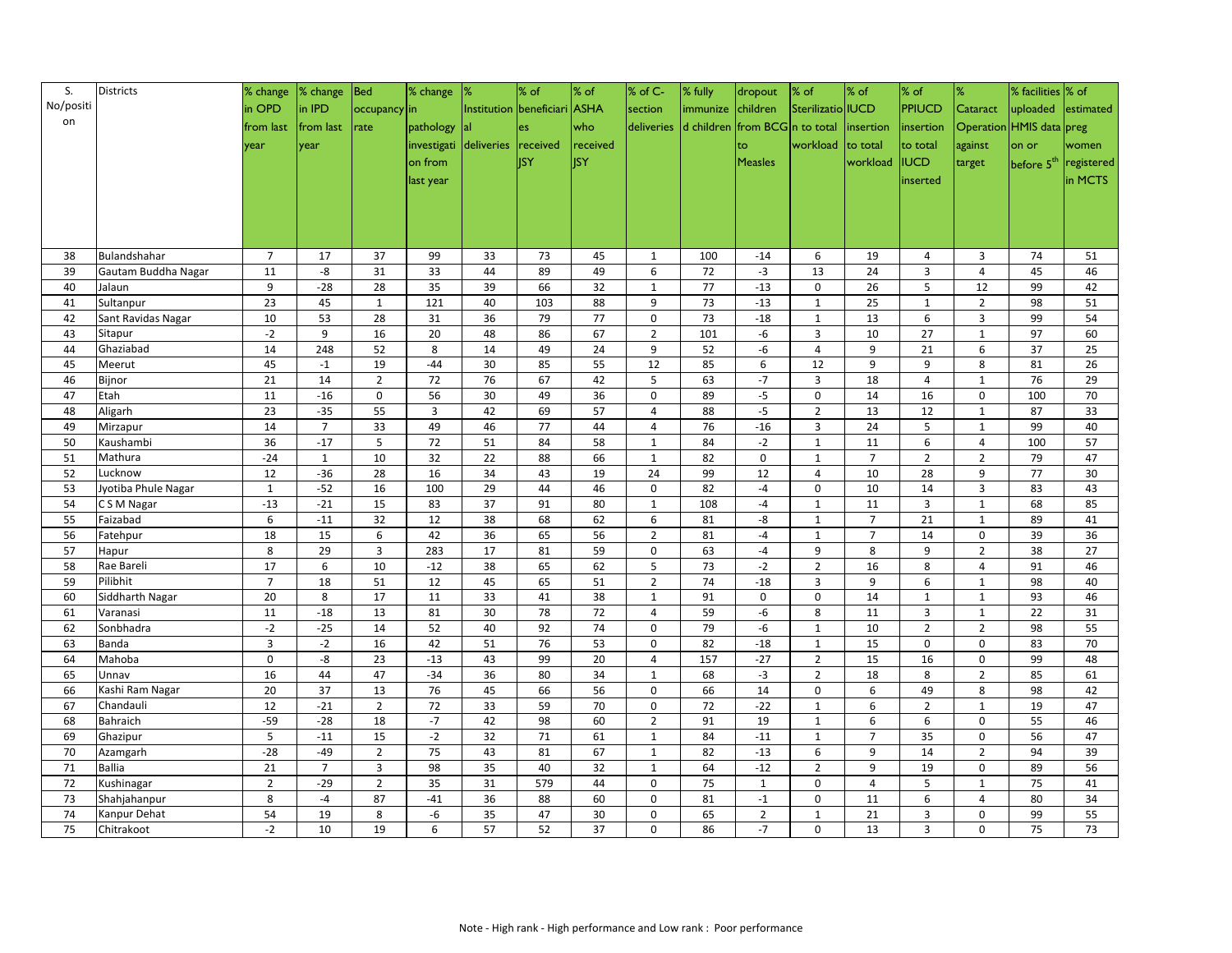## **District Performance Ranking ( Apr-Aug 2015)**

| S.             | <b>Districts</b>         | $%$ of              | $%$ of    | % of          | $%$ of               | % of        | $%$ of          | $%$ of                            | % Budget Rate of      |                      | $\bullet$<br>$%$ of          | %                 | <b>Maternal</b>             | tscore   | rank         | <b>Status</b> |
|----------------|--------------------------|---------------------|-----------|---------------|----------------------|-------------|-----------------|-----------------------------------|-----------------------|----------------------|------------------------------|-------------------|-----------------------------|----------|--------------|---------------|
| No/positi      |                          | estimated Budget    |           | <b>Budget</b> | <b>Budget</b>        | Budget      | <b>Budget</b>   | construction                      | utilized in change of |                      | pregnancy received           |                   | death                       |          |              |               |
| on             |                          | children            | utilized  | utilized      | utilized RI utilized |             | utilized        | works                             | constructi ins del    |                      | identified                   | <b>full ANC</b>   |                             |          |              |               |
|                |                          |                     |           |               |                      |             |                 |                                   |                       |                      |                              |                   | reported                    |          |              |               |
|                |                          | registered RCH flex |           | Mission       | against              | <b>NUHM</b> | <b>National</b> | completed/in                      | on work               | <b>rate</b>          | as HRP                       | $(3 \text{ ANC})$ | per 1000                    |          |              |               |
|                |                          | in MCTS             | pool      | flexi pool    | fund                 | against     |                 | programm progress against against |                       |                      |                              |                   | expected                    |          |              |               |
|                |                          |                     | against   | against       | available            | fund        | e against       | work                              | fund                  |                      |                              |                   | death                       |          |              |               |
|                |                          |                     | fund      | fund          |                      | available   | fund            | sanctioned                        | available             |                      |                              |                   |                             |          |              |               |
|                |                          |                     | available | available     |                      |             | available       |                                   |                       |                      |                              |                   |                             |          |              |               |
|                |                          |                     |           |               |                      |             |                 |                                   |                       |                      |                              |                   |                             |          |              |               |
| 1              | Lalitpur                 | 41                  | 38        | 12            | $\overline{3}$       | 24          | 16              | 100                               | 100                   | 3                    | 1                            | 79                | 80                          | 105      |              | 75 Best       |
| $\overline{2}$ | Muzaffarnagar            | 24                  | 48        | 27            | 41                   | 55          | 25              | 100                               | 96                    | 31                   | 0                            | 84                | 12                          | 101      |              | 73.5 Best     |
| $\mathbf{3}$   | Firozabad                | 30                  | 43        | 17            | 39                   | 44          | 46              | 100                               | 45                    | 62                   | $\mathbf{1}$                 | 68                | 26                          | 101      |              | 73.5 Best     |
| $\overline{4}$ | Shrawasti                | 42                  | 37        | 16            | 36                   | 30          | 13              | 100                               | 100                   | 9                    | $\mathbf{1}$                 | 52                | 16                          | 100      |              | 71.5 Best     |
| 5              | <b>Bagpat</b>            | 56                  | 31        | 20            | 15                   | 15          | 15              | 100                               | 67                    | 21                   | 0                            | 67                | 113                         | 100      |              | $71.5$ Best   |
| 6              | Saharanpur               | 27                  | 42        | 13            | 15                   | 22          | 26              | 100                               | 100                   | 29                   | $\mathbf{1}$                 | 55                | 26                          | 99       | 70           |               |
| $\overline{7}$ | Hardoi                   | 41                  | 37        | 12            | 66                   | 18          | 11              | 98                                | 25                    | 6                    | $\mathbf{1}$                 | 76                | 17                          | 98       | 69           |               |
| 8              | Bareilly                 | 28                  | 42        | 18            | 12                   | 61          | 27              | 100                               | 51                    | 108                  | $\mathbf{1}$                 | 64                | 14                          | 97       | 68           |               |
| 9              | Auraiya                  | 30                  | 47        | 35            | 20                   | 13          | 9               | 71                                | 78                    | $-2$                 | $\mathbf 0$                  | 77                | 11                          | 96       | 66.5         |               |
| 10             | Kannauj                  | 25                  | 46        | 17            | 12                   | 13          | 25              | 100                               | 77                    | 62                   | $\mathbf 0$                  | 40                | $\mathbf 0$                 | 96       | 66.5         |               |
| 11             | Etawah                   | 33                  | 31        | 11            | 30                   | 17          | 14              | 100                               | 44                    | 9                    | $\overline{2}$               | 61                | 147                         | 95       | 65           |               |
| 12             | Jhansi                   | 42                  | 31        | 17            | 11                   | 23          | 32              | 100                               | 72                    | 21                   | $\mathbf{1}$                 | 64                | 0                           | 94       | 64           |               |
| 13             | Rampur                   | 45                  | 44        | 24            | 9                    | 10          | 20              | 100                               | 48                    | 9                    | $\mathbf{0}$                 | 65                | 16                          | 93       | 62.5         |               |
| 14             | Mainpuri                 | 27                  | 70        | 15            | 173                  | 34          | 24              | 68                                | 46                    | 10                   | $\mathbf 0$                  | 83                | 26                          | 93       | 62.5         |               |
| 15             | Ambedkar Nagar           | 33                  | 39        | 15            | 37                   | 60          | 20              | 100                               | 76                    | $\mathbf 0$          | $\mathbf{1}$                 | 74                | 51                          | 92       | 59           |               |
| 16             | Hamirpur                 | 32                  | 39        | 16            | 8                    | 17          | 21              | 100                               | 83                    | 4                    | 12                           | 70                | $\mathbf 0$                 | 92       | 59           |               |
| 17             | Kanpur Nagar             | 17                  | 41        | 14            | 33                   | 45          | 19              | 100                               | 91                    | 124                  | $\mathbf 0$                  | 77                | 5                           | 92       | 59           |               |
| 18             | Agra                     | 32                  | 42        | 34            | 27                   | 29          | $\overline{7}$  | 88                                | 25                    | 50                   | $\mathbf{1}$                 | 55                | $\mathbf 0$                 | 92       | 59           |               |
| 19             | Sant Kabir Nagar         | 29                  | 40        | 22            | 18                   | 41          | 17              | 100                               | 99                    | -9                   | $\mathbf{1}$                 | 57                | 132                         | 92       | 59           |               |
| 20             | Gorakhpur                | 38                  | 50        | 29            | 33                   | 56          | 8               | 100                               | 68                    | -9                   | $\overline{2}$               | 68                | 3                           | 91       | 55.5         |               |
| 21             | Jaunpur                  | $27$                | 36        | 19            | 35                   | 25          | 16              | 100                               | 88                    | 32                   | $\mathbf 0$                  | 75                | 14                          | 91       | 55.5         |               |
| 22             | Balrampur                | 28                  | 43        | 15            | 21                   | 34          | 18              | 93                                | 86                    | 7 <sup>1</sup>       | $\overline{2}$               | 61                | 73                          | 90       | 53.5         |               |
| 23             | Shamli                   | 22                  | 45        | 18            | 38                   | 27          | 23              | 100                               | 100                   | 146                  | $\mathbf{0}$                 | 65                | 72                          | 90       | 53.5         |               |
| 24             | Barabanki                | 45                  | 32        | 17            | 8                    | 31          | 20              | 100                               | 88                    | $-7$                 | 4                            | 60                | 8                           | 89       | 51.5         |               |
| 25             | Maunathbhanjan           | 31                  | 47        | 19            | 18                   | 25          | 14              | 100                               | 0                     | 55                   | $\mathbf{3}$                 | 72                | $\mathbf 0$                 | 89       | 51.5         |               |
| 26             | Farrukhabad              | 35                  | 27        | 17            | 8                    | 52          | 17              | 100                               | 87                    | $-14$                | $\mathbf{1}$                 | 66                | $\mathbf 0$                 | 88       | 49.5         |               |
| 27             | Moradabad                | 39                  | 39        | 12            | 27                   | 24          | 27              | 28                                | 73                    | 13                   | $\mathbf 0$                  | 69                | 8                           | 88       | 49.5         |               |
| 28<br>29       | <b>Budaun</b><br>Hathras | 28<br>37            | 36<br>39  | 21<br>8       | 23<br>19             | 13<br>30    | 18              | 74                                | 65<br>66              | 42                   | $\mathbf 0$                  | 64<br>78          | 0                           | 87<br>87 | 47.5<br>47.5 |               |
|                | Gonda                    |                     | 18        |               | 9                    |             | 18<br>6         | 100                               |                       | 16                   | $\mathbf{1}$<br>$\mathbf{3}$ | 57                | $\mathbf 0$<br>$\mathbf{3}$ | 86       | 45.5         |               |
| 30             |                          | 41                  |           | 10            |                      | 15          |                 | 100                               | 100                   | 34                   |                              |                   |                             |          | 45.5         |               |
| 31<br>32       | Allahabad<br>Sambhal     | 18<br>21            | 29<br>33  | 10<br>15      | 25<br>18             | 38<br>33    | 18<br>26        | 45<br>100                         | 8<br>100              | 13<br>$\overline{7}$ | $\mathbf 0$<br>0             | 64<br>72          | 10<br>21                    | 86<br>85 | 43.5         |               |
| 33             | Deoria                   | 45                  | 40        | 11            | 17                   | 13          | 18              | 100                               | 88                    | $-24$                |                              | 69                | $\mathbf 0$                 | 85       | 43.5         |               |
| 34             | Lakhimpur Kheri          | 33                  | 31        | 30            | 10                   | 17          | 24              | 59                                | 41                    | 14                   | $\mathbf{1}$<br>$\mathbf 0$  | 60                | $\mathbf 0$                 | 84       | 41.5         |               |
| 35             | Maharajganj              | 30                  | 52        | 12            | 11                   | 23          | 19              | 46                                | 36                    | $\overline{7}$       | $\mathbf 0$                  | 69                | 100                         | 84       | 41.5         |               |
| 36             | Basti                    | 22                  | 49        | 18            | 18                   | 36          | 14              | 100                               | 100                   | $-2$                 | 0                            | 61                | $\overline{7}$              | 83       | 39           |               |
| 37             | Pratapgarh               | 17                  | 30        | 18            | $\mathbf{1}$         | 31          | 14              | 100                               | 88                    | 3                    | $\mathbf{1}$                 | 79                | $\overline{3}$              | 83       | 39           |               |
|                |                          |                     |           |               |                      |             |                 |                                   |                       |                      |                              |                   |                             |          |              |               |